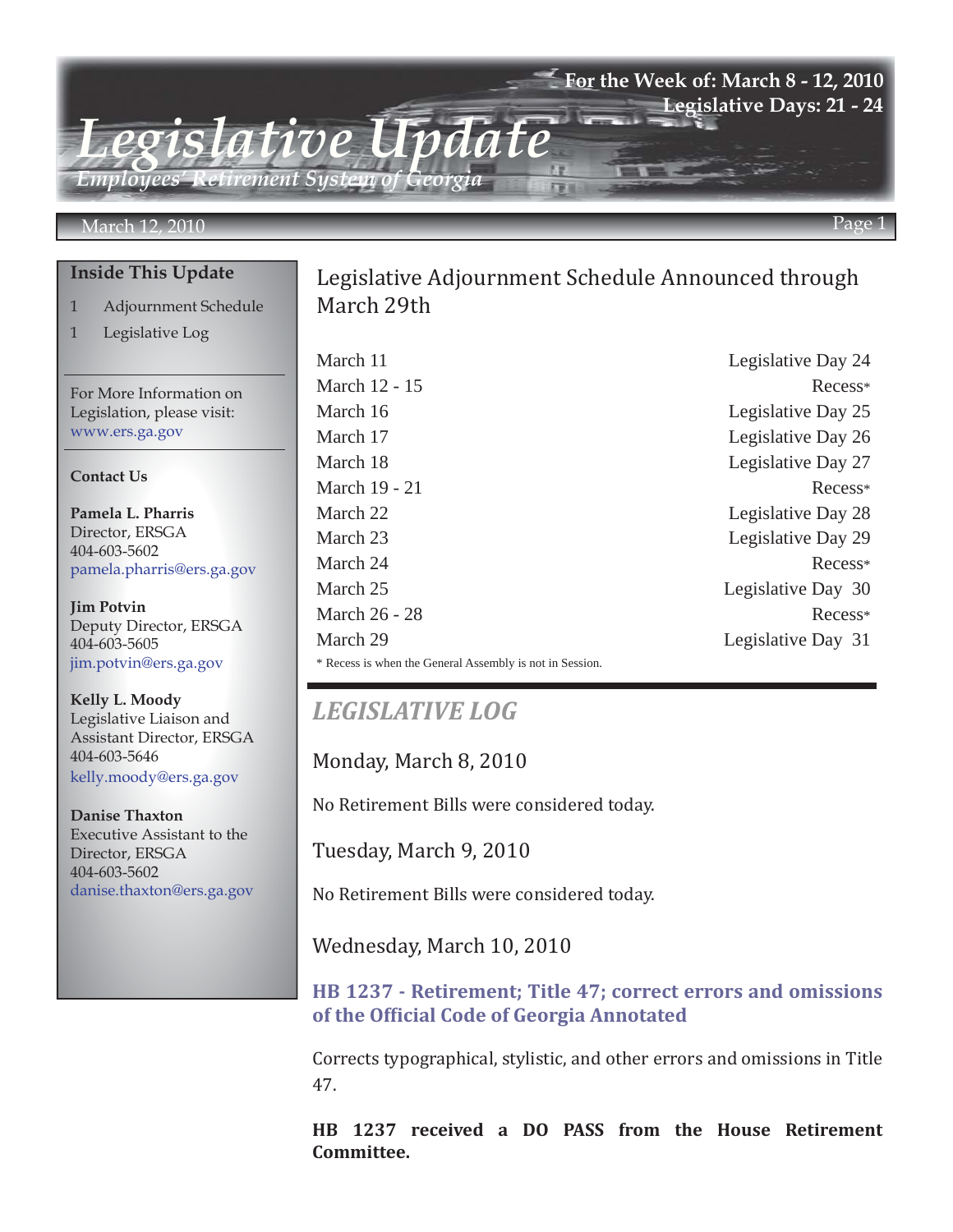# *LEGISLATIVE LOG - Continued*

### **[SB 283 - Retirement; no person who becomes tax commissioner; on/after July 1, 2010;](http://www.legis.ga.gov/legis/2009_10/sum/sb283.htm)  membership in Employees' Retirement System of Georgia**

Prohibits tax commissioners, tax collectors, tax receivers and employees of such officers from becoming members of ERS for persons who take such positions on or after July 1, 2010. Any person holding such a position on June 30, 2010 would be permitted to remain a member of ERS. There would be no cost to ERS for this legislation.

### **SB 283 received a DO PASS BY COMMITTEE SUBSTITUTE from the House Retirement Committee.**

Thursday, March 11, 2010

### **[HB 916 - Retirement ages; nullify application for retirement; provisions](http://www.legis.ga.gov/legis/2009_10/sum/hb916.htm)**

Clarifies requirements for ERS members returning to service after retirement as part of a clean up to Act 275 (2009) (HB 202) . Specifically, a member that has not reached normal retirement age (60 with at least 10 years of service) on the effective date of their retirement is required to wait two consecutive calendar months prior to returning to employment. The employer of the member is also required to certify that no agreement exists to allow such employee to return to service, including service as an independent contractor.

Members that have reached normal retirement age and return to service as an independent contractor are required to have their employing agency provide the Board of Trustees with certification that 1) the contracting entity has multiple employees; 2) the contracting entity has multiple contracts and the contracts are not limited to employers; and 3) the contractual relationship with the employer was not created to allow a retired employee to continue employment after retirement in a position similar to the one held before retirement.

### **HB 916 received a DO PASS from the Senate Retirement Committee.**

### **[HB 969 - Retirement and pensions; comply with federal law; amend certain provisions](http://www.legis.ga.gov/legis/2009_10/sum/hb969.htm)**

This legislation is sponsored by the Teachers Retirement System (TRS) and mainly relates to that system; however, there are changes in Chapter 1 of Title 47, as well as changes in the PSERS statute. Changes to PSERS include:

PSERS members who have not reached normal retirement age that return to service in any public school position which requires membership in PSERS must cease their retirement benefit and the retired member shall re-establish active membership in PSERS. At the end of such service, or upon normal retirement age and cessation of contributions, the retired member will receive a retirement benefit based on the member's total accrued service and;

PSERS members who have reached normal retirement age and return to service as a public school employee in any position that would normally require membership in PSERS have the option to: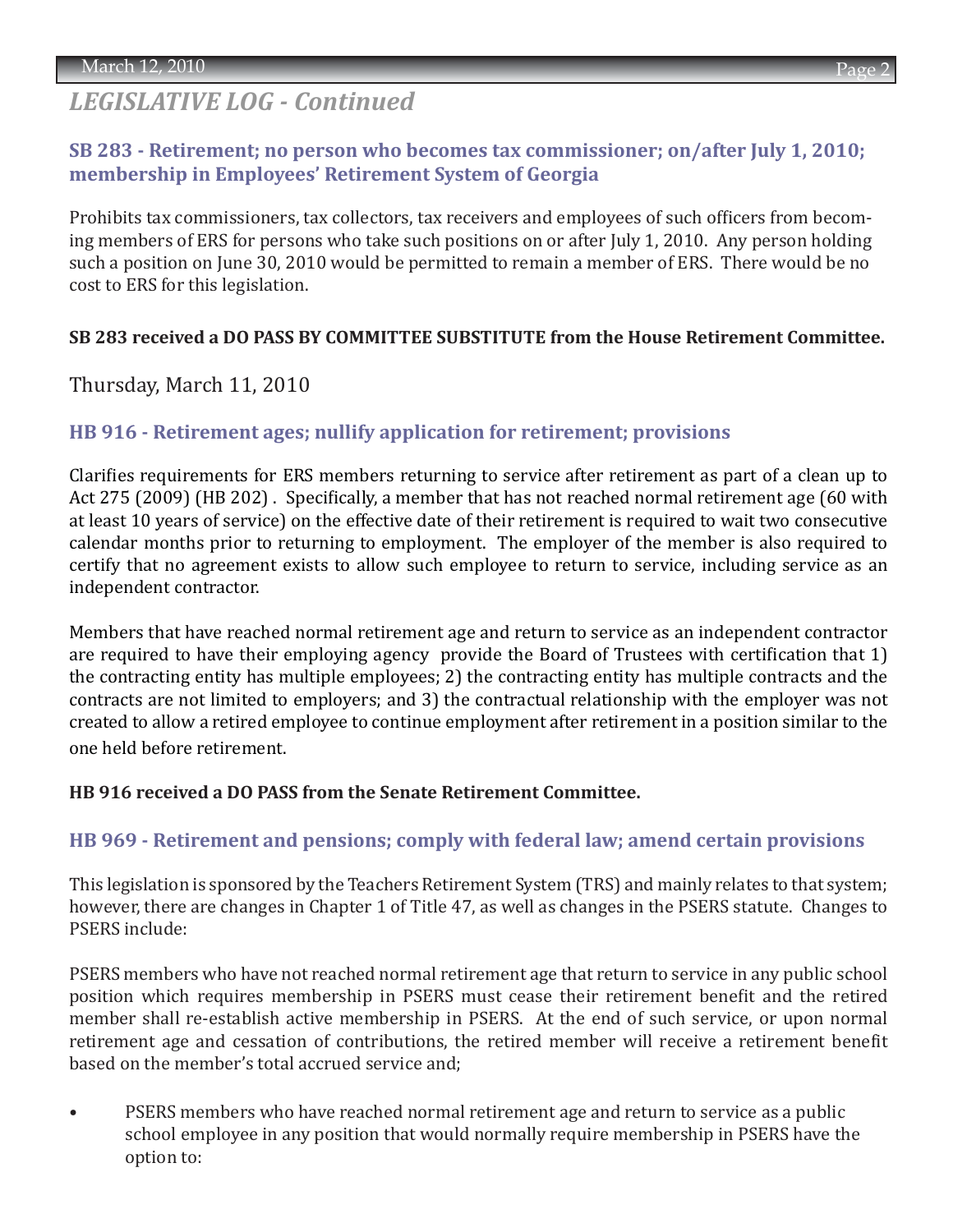# *LEGISLATIVE LOG - Continued*

 •Cease their retirement benefit and the retired member shall re-establish active membership in PSERS. At the end of such service, the retired member will receive a retirement benefit based on the member's total accrued service or;

 •Not contribute to the system, in which event the member's retirement benefit shall not cease, and no additional benefits will accrue.

• Requires employers that employ retired PSERS members to certify in writing:

•The name of the member and if the retired member is age 65 or older,

 •The retired member's election to either discontinue benefits and resume contributions or to continue receiving retirement benefits and accrue no additional credits under the retirement system.

**•** Any employer that fails to give such notification shall reimburse the retirement system any benefits wrongfully paid. The retired member must notify the employer of their retirement status prior to employment.

### **HB 969 received a DO PASS from the Senate Retirement Committee.**

### **[HB 997 - Social Security Coverage Group; State Personnel Administration jurisdiction;](http://www.legis.ga.gov/legis/2009_10/sum/hb997.htm) provide**

Updates Chapter 18 of Title 47 relating to Social Security and moves the responsibilities to the State Personnel Administration.

### **HB 997 received a DO PASS from the Senate Retirement Committee.**

## **[HB 1380 - Insurance; insurable interest in retired employee; may void insurance;](http://www.legis.ga.gov/legis/2009_10/sum/hb1380.htm) provisions**

This legislation allows the State to have an insurable interest in life insurance for the purpose of allowing the purchase of life insurance on all current and retired employees.

The bill impacts current Group Term Life Insurance (GTLI) coverage for all current and retired employees by giving the State the ability to void current coverage (after a 10 day consent window) and replacing it with another life insurance policy. At this time, there is no data to support what type of coverage will be available to current and retired employees and if all members will be covered. There is also no data regarding the cost of premiums, which are required to be paid by the Employees' Retirement System of Georgia (ERSGA). Such payment of premiums could drastically impact the funding ratio of ERSGA.

### **HB 1380 was assigned to the House Appropriations Committee by the full House.**

### **[SB 436 - Retirement; repeal certain obsolete and inoperative provisions](http://www.legis.ga.gov/legis/2009_10/sum/sb436.htm)**

Updates Title 47 by removing obsolete and dated language from the statute. Any rights that members had under such provisions will remain intact.

### **SB 436 received a DO PASS BY COMMITTEE SUBSTITUTE from the Senate Retirement Committee.**